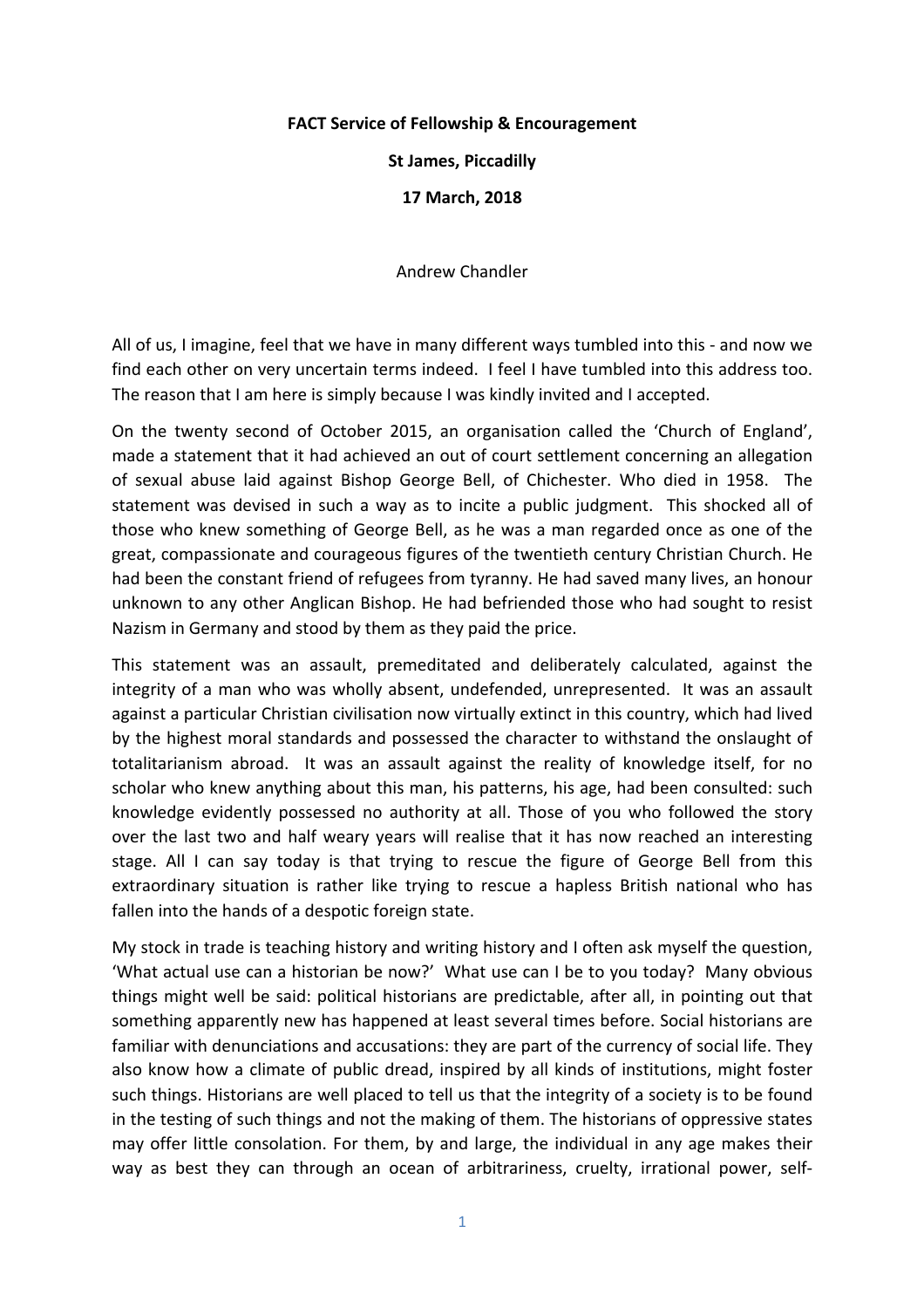serving ambition, corporate indifference. There is little assurance of justice or vindication to be found in these places. Yet to any historian it is also clear that no individual is wholly alone: they can never be wholly isolated. They are always a part of a bigger picture and that is where the weight of judgement falls.

The psalmist asked, "When the foundations are destroyed, what can the righteous do?" [Psalm 11:3] This sense that the ground on which we tread daily has evaporated beneath us in many ways expresses the crucial moral crisis of the twentieth Century, a crisis in which the individual and society meet. It was an age which George Bell knew at very close quarters indeed. Many of those who were his friends knew it for themselves. In January 1943, three months before he was arrested, the German pastor Dietrich Bonhoeffer asked if there had ever been any a generation with so little ground beneath its feet?

We might well ask ourselves what has become of the Christian Church in such a world as this? Certainly, we cannot be sentimental. The Church, however we may try to define it, is certainly not a unique repository of righteousness. Since October 2015, I have often been struck by how people outside the Church of England have expressed dismay and anger at what has been done to George Bell. But there has been very little of this inside the Church itself, a church now with many official positions, all of them filled by people with a public responsibility. Only the other day, I heard from a Roman Catholic priest who had been approached by a woman after a Holocaust Memorial Day event in Westminster. 'Are you Church of England?' she had said to him. 'No', he replied, 'I am a Roman Catholic priest.' 'Thank goodness', she said, 'George Bell helped to save my parents. He is our hero. It is shameful what has been done to him.' Perhaps such a reproach hardly matters.

That statement of 22 October 2015 was made to the press on behalf of a corporation. Any questions that were subsequently made were answered by an anonymous 'spokesperson' of the Church of England. Since then I have heard a succession of bishops speak on the matter, and they have always claimed to present the view of the Church itself. It is hardly surprising that many Christians have become sceptical about the church as a public corporation. The Roman Catholic priest, Peter Carr, whose trials and imprisonment and death seem to me as authentic a Christian martyrdom as anything I have seen in this country for the last half century, wrote towards the end of his shortened life, 'Institutions have an amazing tendency to protect themselves. If an individual has to be sacrificed for that end, then so be it, justice and fair hearings for the individual take the back seat.' I am not sure that anybody here today would feel able to challenge such a perception. But what is the Church? And who is the Church? Any historian knows that the Church is not a corporation, even if it is led by people who are prepared to proceed on the principle that it is. The Church is something greater and deeper, and something far more diverse. No authority, however it sets itself up, can in any meaningful way claim to represent this with a policy or a statement. It is irreducible to a simple formula or a doctrine. It is something known only to God. Today you are as much a part of the Christian Church as anyone else.

There is an immeasurable reality at work in the Christian Church to which we must we must hold, because it is the reality which we find our own place. And this is fundamental, as it was fundamental to George Bell in his own lifetime. Those who sought to maintain the Christian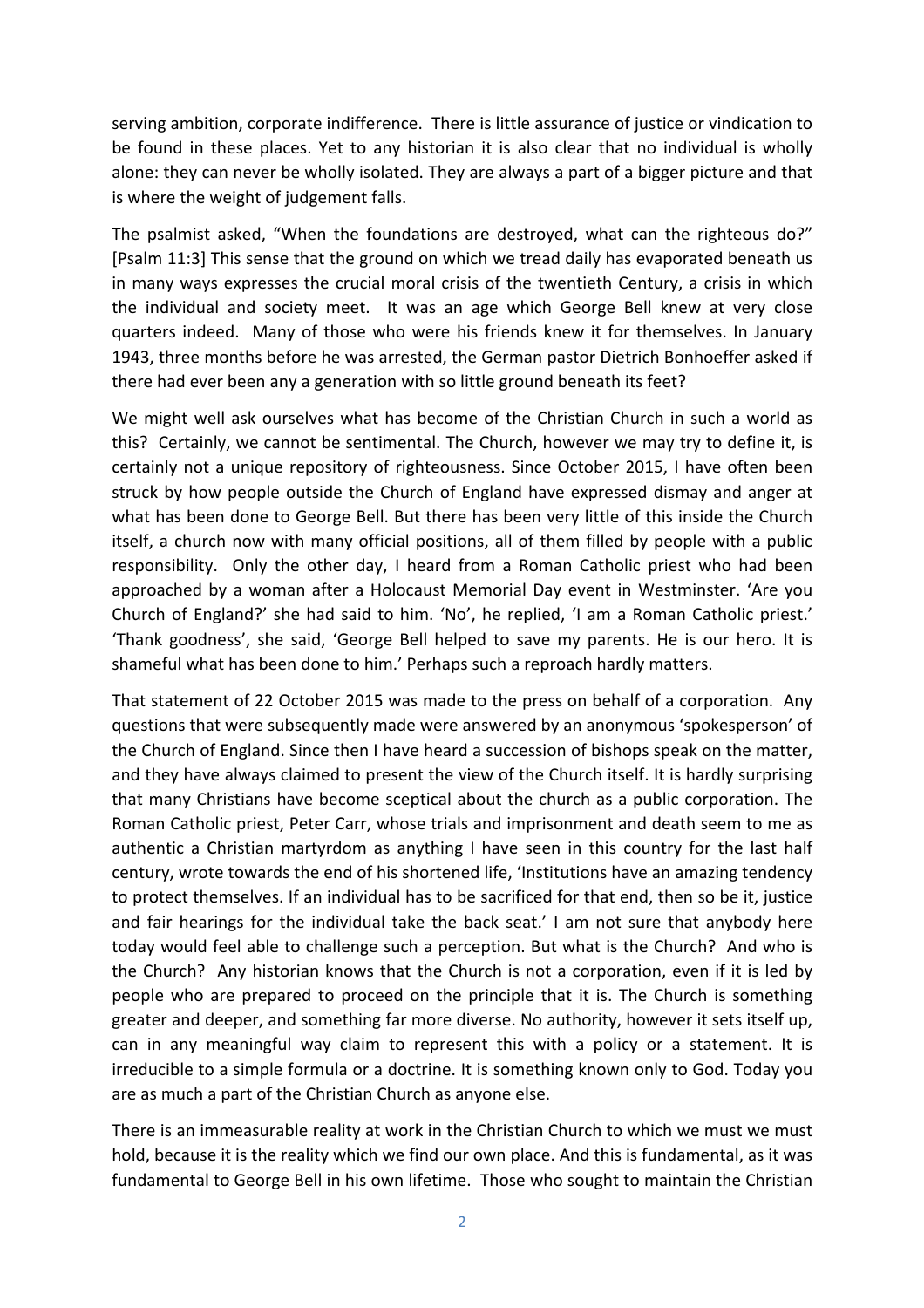faith in the context of National Socialism seldom looked to bishops, senior clergy and Church bureaucracies for any consolation or support. They knew they were on their own. But what this produced was precious and rich with significance. The historian Klemens von Klemperer has written of an intensification of devotion and understanding, a 'piety of resistance'. It was not a piety of the institution, but a piety found whenever two or three, men or women who pursued righteousess were to be found together. It was, at the last, the single possession of the man or woman who was betrayed, abandoned and abused, before execution. 

Then what has become of our sense of Christianity? How and where is it to be found? I am more than ever struck by the greatness of what we are all given in the wisdom of our scriptures, and in the prophetic life of a canon of ancient literature which was not given to a Church alone, but given to the world itself. It remains before us, whatever church authorities and the like may do. It is part of the birth right of every man or woman we shall see as we leave this church today. No one can define, or confine it. It is at large in the world. I once found myself sitting in a stall in the choir of Westminster Abbey between two elderly ladies. They had been widowed for half a century; both their husbands had been executed by the Nazi state. Neither was a regular churchgoer, or conventionally religious. We were attending a service of choral evensong. As the psalm of the day was sung one of them, Freya von Moltke, would simply nod in silent acknowledgement as a particular phrase touched her own experience and moved her.

The source of Christianity is still to be found where it has always been, in the story of an innocent, wrongly accused man, abandoned by respectable company, tried by a secret political tribunal, judged by a class of arguments which no one with any independence of mind could credibly maintain, cast before crowds and taken away to be crucified. This stark narrative remains, perhaps, the central, crucial contribution made by Christianity to civilisation altogether. Because of it no one can really argue that such things denunciation, trial and judgement are merely peripheral matters and they can never be regarded with simple indifference. They are always fundamental, essential and inescapable. And the figure of Christ remains with us even when the corporation of the church disowns us. Father Peter Carr may have lost his ministry as a priest and been ejected from his Religious Order, but he knew that what lay before him was not oblivion but what he called 'the Way of the Cross'.

Those who endured the disaster of National Socialism chose their company very carefully after 1945 and remained very wary indeed of trusting anybody in public life. But in these years Freya von Moltke once wrote to Bell, 'You are one of us'. Bell would certainly have cherished this. After his death, the German pastor Martin Niemöller, who spent seven years in a concentration camp, remarked on a radio programme that Bell was 'a Christian who was led and driven by the love of Christ Jesus himself. He couldn't see somebody suffering, without suffering himself. He could not see people left alone, without becoming their brother.'

George Bell today may well be claimed as a patron saint of those who are falsely accused, not simply and merely because he has been falsely accused himself, but because this figure offers so much that remains eloquent, resonant and encouraging. There is no doubt at all in